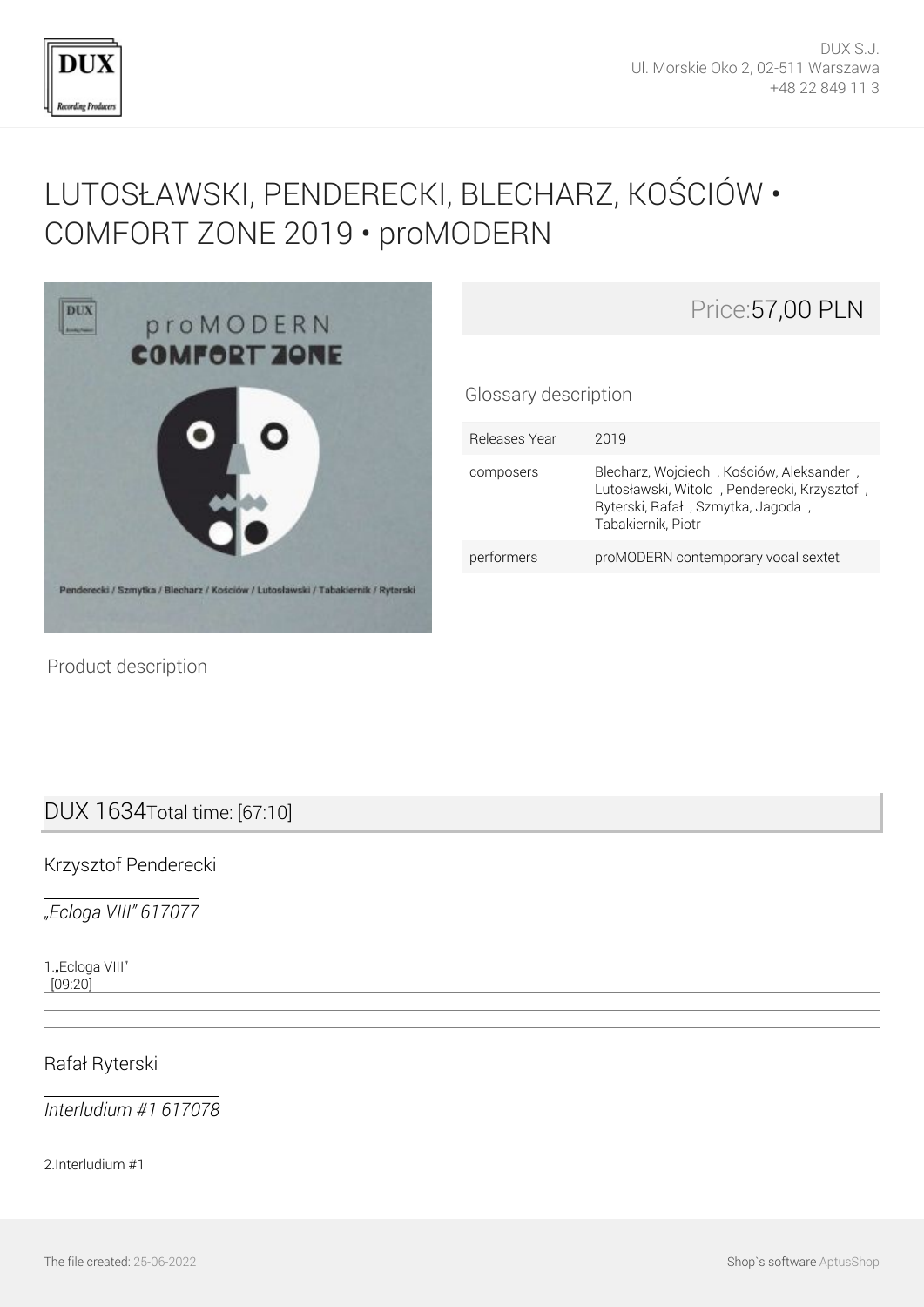

[01:20]

### Jagoda Szmytka

*"sky-me, type-me" 617079*

3."sky-me, type-me" [06:30]

Rafał Ryterski

*Interludium #2 617080*

4.Interludium #2 [01:40]

## Wojciech Blecharz

*"Comfort zone" 617081*

5."Comfort zone" \* [07:10]

Rafał Ryterski

*Interludium #3 617082*

6.Interludium #3 [01:15]

#### Aleksander Kościów

*"Bennington Triangle" (from "The Book of Teraa") 617083*

7. Bennington Triangle" (from "The Book of Teraa") \* [12:15]